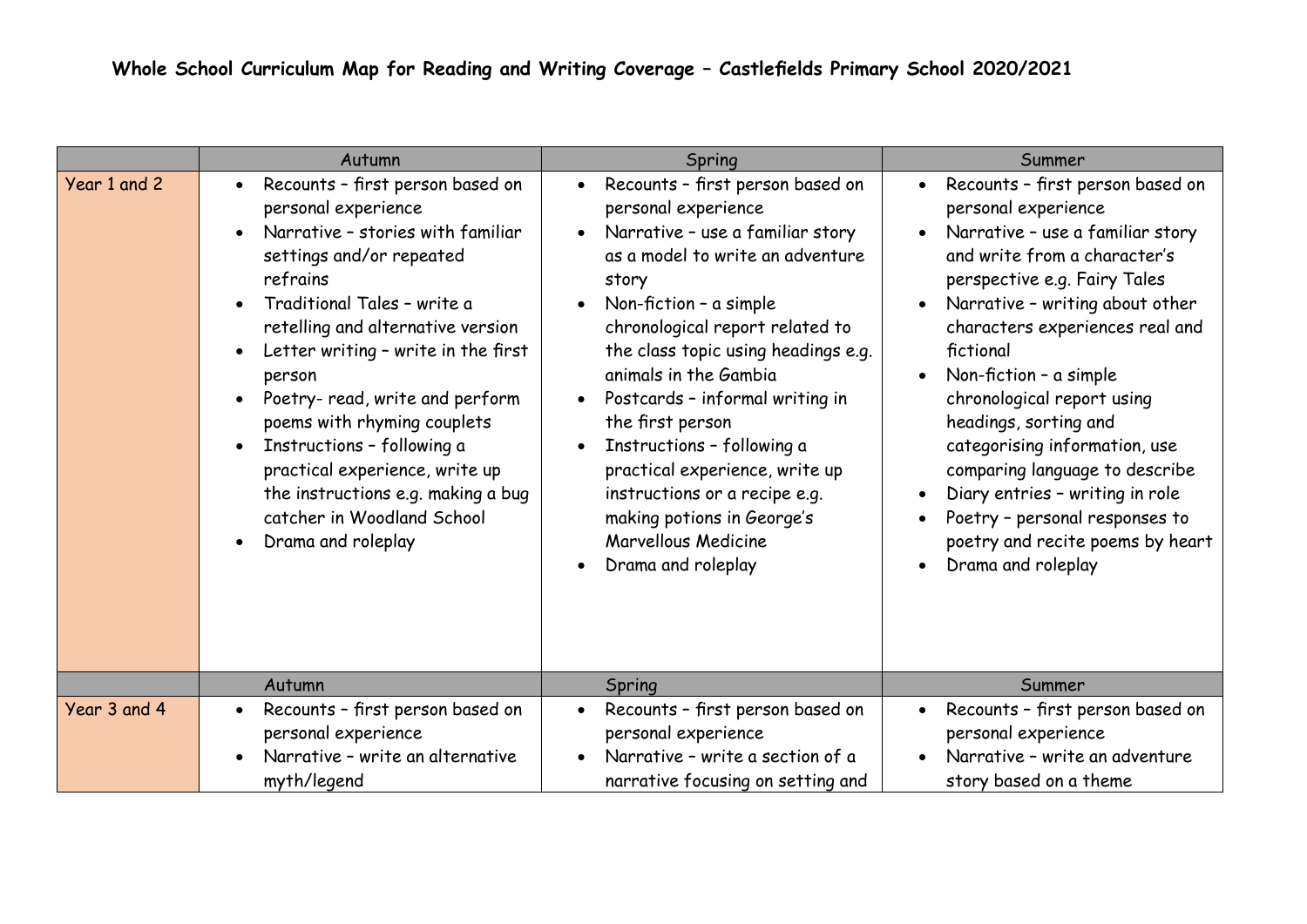|              | Report - write a news report<br>using organisational devices<br>Playscript - write and perform a<br>play, based on a familiar story or<br>class experience<br>Poetry - read and write haiku,<br>$\bullet$<br>tanka and kennings<br>Informal letter writing - writing<br>$\bullet$<br>a letter from a different<br>perspective<br>Drama and roleplay<br>$\bullet$ | plot. Link dialogue to effective<br>characterisation, interweaving<br>speech and action<br>Instructions - write and evaluate<br>$\bullet$<br>a set of instructions including<br>clear introduction and conclusion<br>Explanation - use a flowchart to<br>explain how something works,<br>ensuring relevant details are<br>included<br>Non-chronological report - write<br>$\bullet$<br>own report based on information<br>gathered from a variety of<br>sources<br>Poetry - read, write and perform<br>$\bullet$<br>limericks<br>Persuasive writing - present a<br>$\bullet$<br>point of view in the form of an<br>advertisement linking points<br>persuasively and selecting style<br>and vocabulary appropriate to<br>the reader<br>Drama and roleplay | Autobiography - use a theme<br>from a story to write an<br>autobiography<br>Discussion/Argument - consider<br>different sides of an argument<br>and decide a course of action,<br>summarising the reasons in a<br>report<br>Poetry - personal responses to<br>poetry and recite poems by heart<br>Informal letter writing - present<br>a point of view in the form of a<br>letter, linking points persuasively<br>and selecting vocabulary<br>appropriate for the reader<br>Drama and roleplay |
|--------------|------------------------------------------------------------------------------------------------------------------------------------------------------------------------------------------------------------------------------------------------------------------------------------------------------------------------------------------------------------------|----------------------------------------------------------------------------------------------------------------------------------------------------------------------------------------------------------------------------------------------------------------------------------------------------------------------------------------------------------------------------------------------------------------------------------------------------------------------------------------------------------------------------------------------------------------------------------------------------------------------------------------------------------------------------------------------------------------------------------------------------------|------------------------------------------------------------------------------------------------------------------------------------------------------------------------------------------------------------------------------------------------------------------------------------------------------------------------------------------------------------------------------------------------------------------------------------------------------------------------------------------------|
|              | Autumn                                                                                                                                                                                                                                                                                                                                                           | Spring                                                                                                                                                                                                                                                                                                                                                                                                                                                                                                                                                                                                                                                                                                                                                   | Summer                                                                                                                                                                                                                                                                                                                                                                                                                                                                                         |
| Year 5 and 6 | • Recounts - first person based on<br>personal experience<br>• Narrative - suspense and<br>mystery- develop skills of                                                                                                                                                                                                                                            | Recounts - first person based on<br>personal experience                                                                                                                                                                                                                                                                                                                                                                                                                                                                                                                                                                                                                                                                                                  | Recounts - first person based on<br>personal experience e.g<br>autobiography                                                                                                                                                                                                                                                                                                                                                                                                                   |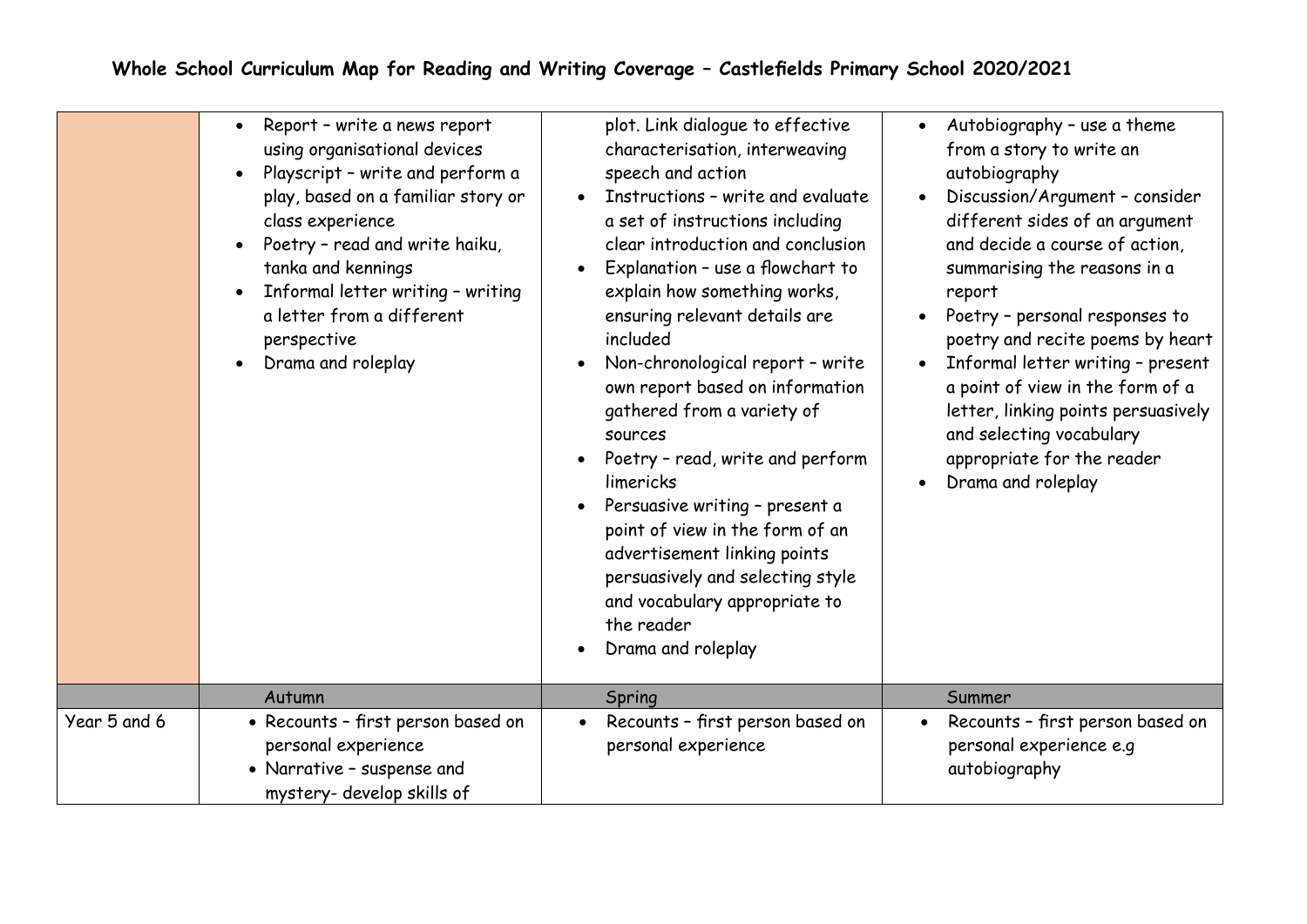| building atmosphere in writing<br>e.g. passages to build up tension<br>• Narrative - short stories<br>conveying different genres<br>• Report - write a report in the<br>form of an information leaflet, in<br>which two or more subjects are<br>compared<br>• Playscript - rewrite a playscript<br>from a different character's<br>perspective<br>• Poetry - listen to, read and<br>respond to different styles of<br>poetry including raps and<br>cinquains<br>• Drama and roleplay | Narrative - reflect on the main<br>$\bullet$<br>character of the traditional tale<br>from a different viewpoint<br>Persuasive writing - through a<br>range of different persuasive<br>devices show how writing can be<br>adapted for different audiences<br>and purposed e.g.<br>advertisements/formal letter<br>writing<br>Instructions - detailed<br>instructions with clear<br>introduction and conclusion<br>Report - write reports as part of<br>a presentation on a non-fiction<br>subject. Choose the appropriate<br>style and form of writing to suit<br>specific purpose and audience,<br>drawing on knowledge of<br>different text types<br>Formal writing through reports<br>or letter writing<br>Drama and roleplay | Narrative - explore a text in<br>$\bullet$<br>detail. Write in the style of the<br>author to complete the next<br>chapter or the sequel<br>Biography -using key information<br>$\bullet$<br>of character's life<br>Explanation texts linked to<br>$\bullet$<br>Foundation subjects<br>Poetry - personal responses to<br>poetry and recite poems by heart<br>Debating skills- live debates on<br>various topical subjects<br>Write in role adopting distinctive<br>voices e.g. historical characters<br>Reviews - e.g. of residentials,<br>school plays or last year at<br>primary school |
|--------------------------------------------------------------------------------------------------------------------------------------------------------------------------------------------------------------------------------------------------------------------------------------------------------------------------------------------------------------------------------------------------------------------------------------------------------------------------------------|---------------------------------------------------------------------------------------------------------------------------------------------------------------------------------------------------------------------------------------------------------------------------------------------------------------------------------------------------------------------------------------------------------------------------------------------------------------------------------------------------------------------------------------------------------------------------------------------------------------------------------------------------------------------------------------------------------------------------------|------------------------------------------------------------------------------------------------------------------------------------------------------------------------------------------------------------------------------------------------------------------------------------------------------------------------------------------------------------------------------------------------------------------------------------------------------------------------------------------------------------------------------------------------------------------------------------------|
|--------------------------------------------------------------------------------------------------------------------------------------------------------------------------------------------------------------------------------------------------------------------------------------------------------------------------------------------------------------------------------------------------------------------------------------------------------------------------------------|---------------------------------------------------------------------------------------------------------------------------------------------------------------------------------------------------------------------------------------------------------------------------------------------------------------------------------------------------------------------------------------------------------------------------------------------------------------------------------------------------------------------------------------------------------------------------------------------------------------------------------------------------------------------------------------------------------------------------------|------------------------------------------------------------------------------------------------------------------------------------------------------------------------------------------------------------------------------------------------------------------------------------------------------------------------------------------------------------------------------------------------------------------------------------------------------------------------------------------------------------------------------------------------------------------------------------------|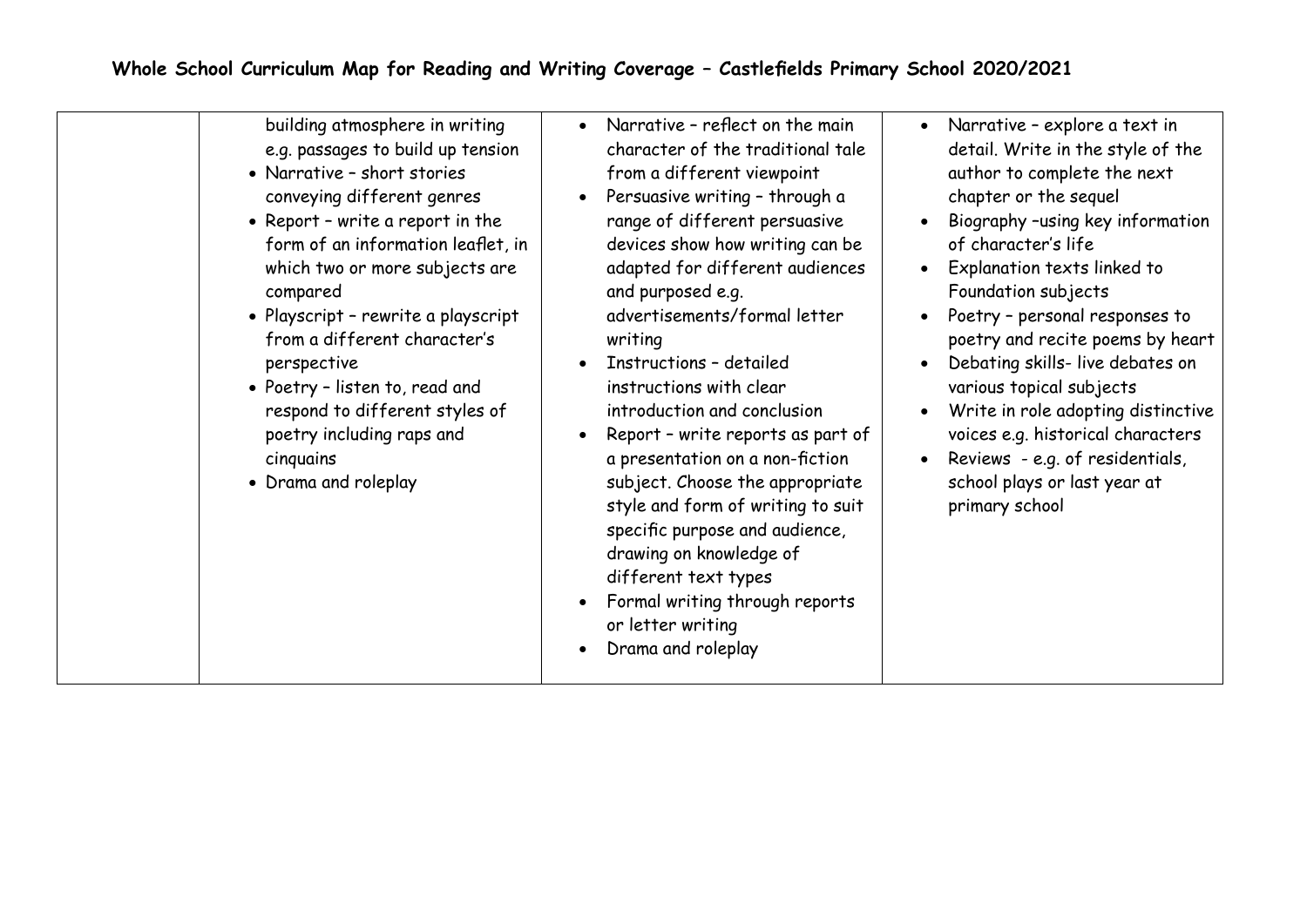## **Whole School Curriculum Map for Reading and Writing Coverage – Castlefields Primary School 2020/2021**

|                                                    | Autumn 1                                                                          | Autumn 2                                                                                                         | Spring 1                                                              | Spring 2                                        | Summer 1                                                                                                              | Summer 2                                                                                     |
|----------------------------------------------------|-----------------------------------------------------------------------------------|------------------------------------------------------------------------------------------------------------------|-----------------------------------------------------------------------|-------------------------------------------------|-----------------------------------------------------------------------------------------------------------------------|----------------------------------------------------------------------------------------------|
| <b>Nursery Topics</b>                              | Farms                                                                             | <b>Snowy Lands</b>                                                                                               | Under the Sea                                                         | Vets                                            | Transport                                                                                                             | <b>Ugly Bug Ball</b>                                                                         |
| Nursery - link<br>story books and<br>non-fiction   | Noisy Farm;<br>Elizabeth Hen;<br>Tremendous<br>Tractors; Oh<br>Dear!              | Non-fiction books<br>about Snowy lands<br>10 Little Penguins<br>Penguin Small<br>Lost & Found<br>One Snowy Night | The Rainbow Fish;<br>Sharing a Shell;<br>Commotion in the<br>Ocean    | Want a Pet; Hairy<br>McLary; Mog and<br>the Vet | The Big Red Bus<br>Ride; The Train<br>Ride, Mr Grumpy's<br>Outing; Who Sank<br>the Boat; Mrs<br>Armitage on<br>wheels | The Very Hungry<br>Caterpillar,<br>Time For Dinner,<br>Norman the Slug,<br>Lazy Ladybird     |
| <b>Reception Topics</b>                            | Super-heroes                                                                      | Lost and Found                                                                                                   | <b>Dinosaurs</b>                                                      | Princesses and<br>Dragons                       | <b>Houses and Homes</b>                                                                                               | Little Red Hen                                                                               |
| Reception - link<br>story books and<br>non-fiction | Super-hero<br>stories<br>Super worm,<br>Super potato                              | Lost and Found                                                                                                   | Dinosaur Rumpus<br>Dinosaur Day Out                                   | Zog                                             | The house that<br>once was<br>The Gruffalo                                                                            | Little Red Hen and<br>other farm<br>related stories                                          |
| <b>Year 1 Topics</b>                               | <b>Ourselves</b>                                                                  | Magic/Winter                                                                                                     | Space                                                                 | Fire and Water                                  | The Seaside                                                                                                           | Where we live                                                                                |
| Year 1 - link story<br>books and non-<br>fiction   | <b>Traditional tales</b><br>with repetitive<br>refrain<br>The Ginger-bread<br>man | Magical stories<br>Christmasaurus<br><b>Rhyming Poetry</b>                                                       | Space stories<br>Non-fiction about<br>space travel and<br>the planets | Toby and the<br>Great Fire of<br>London         | The Lighthouse<br>Keeper's Lunch                                                                                      | Smartest Giant in<br>Town,<br>Great Fire of<br>London                                        |
| <b>Year 2 Topics</b>                               | Jungle Explorers                                                                  | <b>Frozen Lands</b>                                                                                              | <b>Salty Seas</b>                                                     | Dreaming of<br>Giants                           | <b>Wriggle and Crawl</b>                                                                                              | Oh I do Like to be<br>beside the<br>Seaside                                                  |
| Year 2 - link story<br>books and non-<br>fiction   | Stories set in the<br>Jungle/Rainforest<br>Information texts<br>Senses poetry     | Fiction - Polar<br><b>Stories</b><br>Non-fiction-<br>Instruction text<br>Poetry                                  | The Snail and The<br>Whale<br>Commotion in the<br>Ocean - poetry      | The BFG                                         | Minibeast Stories<br>Stories by the<br>same author -<br>Anthony Browne                                                | Stories about the<br>seaside,<br>Poems about the<br>sea,<br>The Lighthouse<br>keeper's lunch |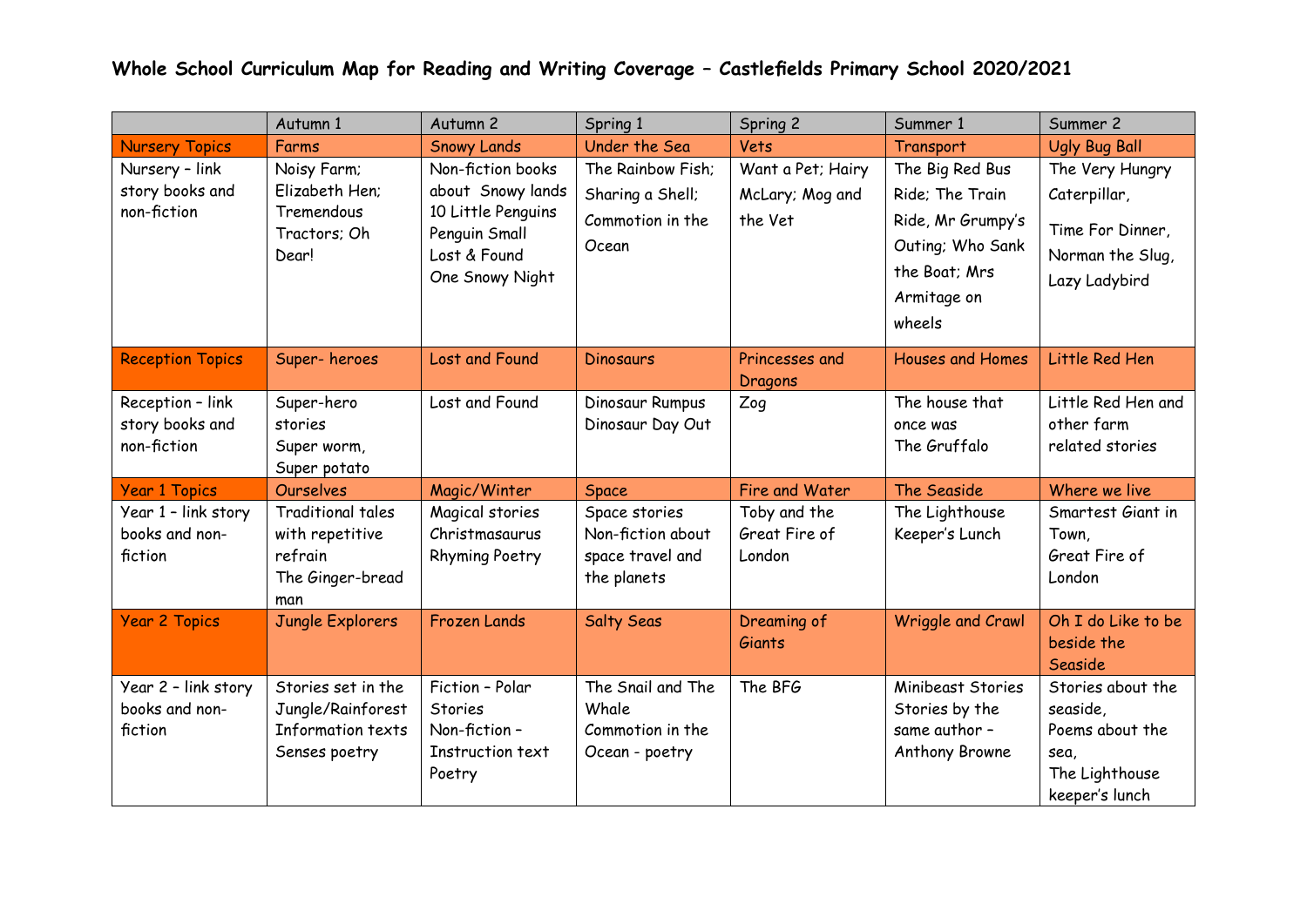## **Whole School Curriculum Map for Reading and Writing Coverage – Castlefields Primary School 2020/2021**

| <b>Year 3 Topics</b><br>Year A                   | Egyptians<br>There's a Pharoah<br>in our Classroom   | Anglo- Saxons<br>The Land of the<br>Angles                                                                  | <b>Vikings</b>                                              | Norway                                                                              | There's no place<br>like home                                  | There's no place<br>like home                |
|--------------------------------------------------|------------------------------------------------------|-------------------------------------------------------------------------------------------------------------|-------------------------------------------------------------|-------------------------------------------------------------------------------------|----------------------------------------------------------------|----------------------------------------------|
| Year 3 - link story<br>books and non-<br>fiction | There's a Pharoah<br>in our Bath by<br>Jeremy Strong | Playscripts<br>Winter poems                                                                                 | The Battle For<br>The Viking Gold by<br><b>Terry Deary</b>  | The Last Polar<br>Bears                                                             | Local Myths and<br>Legends                                     | Local myths and<br>legends                   |
| <b>Year 4 Topics</b>                             | Egyptians<br>Were the Ancient<br>Egyptians clever?   | Anglo-Saxons<br>The Land of the<br>Angles                                                                   | <b>Vikings</b>                                              | Norway                                                                              | There's no place<br>like home                                  | There's no place<br>like home                |
| Year 4 - link story<br>books and non-<br>fiction | Ma'at's Feather by<br>Juliet Desailly                | Anglo Saxon Boy<br>Travel Blogs about<br>East Anglia                                                        | Runestone by Anna<br>Ciddor.                                | Non-fiction texts<br>about Norway, the<br>Northern lights<br>and the Sami<br>people | Local Myths and<br>Legends                                     | Local Myths and<br>Legends                   |
| <b>Year 5 Topics</b>                             | Storms and<br>Shipwrecks                             | World War II<br><b>War Craters</b>                                                                          | <b>Ice Worlds</b>                                           | Stormbreaker                                                                        | <b>Wonderful World</b>                                         |                                              |
| Year 5 - link story<br>books and non-<br>fiction | Kensuke's Kingdom<br>by Michael<br>Morpurgo          | Diary of Anne<br>Frank<br>Other diaries<br>Christmas Truce<br><b>Stories</b><br>Peace Child -<br>playscript | The Lion, the<br>Witch and the<br>Wardrobe by C. S<br>Lewis | Stormbreaker by<br>Anthony<br>Horrowitz                                             | Biographies<br>related to<br>Scientists and<br>world explorers |                                              |
| <b>Year 6 Topics</b>                             | Storms and<br>Shipwrecks                             | World War II<br>We will remember<br>them                                                                    | <b>Ice Worlds</b>                                           | Stormbreaker                                                                        | <b>Wonderful World</b>                                         | Lights, Music,<br><b>Action</b>              |
| Year 6 - link story<br>books and non-<br>fiction | Kensuke's Kingdom<br>by Michael<br>Morpurgo          | Diaries of War<br>Heroes<br>Eagle Warrior                                                                   | Emperor's Egg<br>The Snowman -<br>visual literacy           | Stormbreaker by<br>Anthony<br>Horrowitz                                             | Biographies<br>related to                                      | Playscripts<br>Performance of<br>Year 6 play |